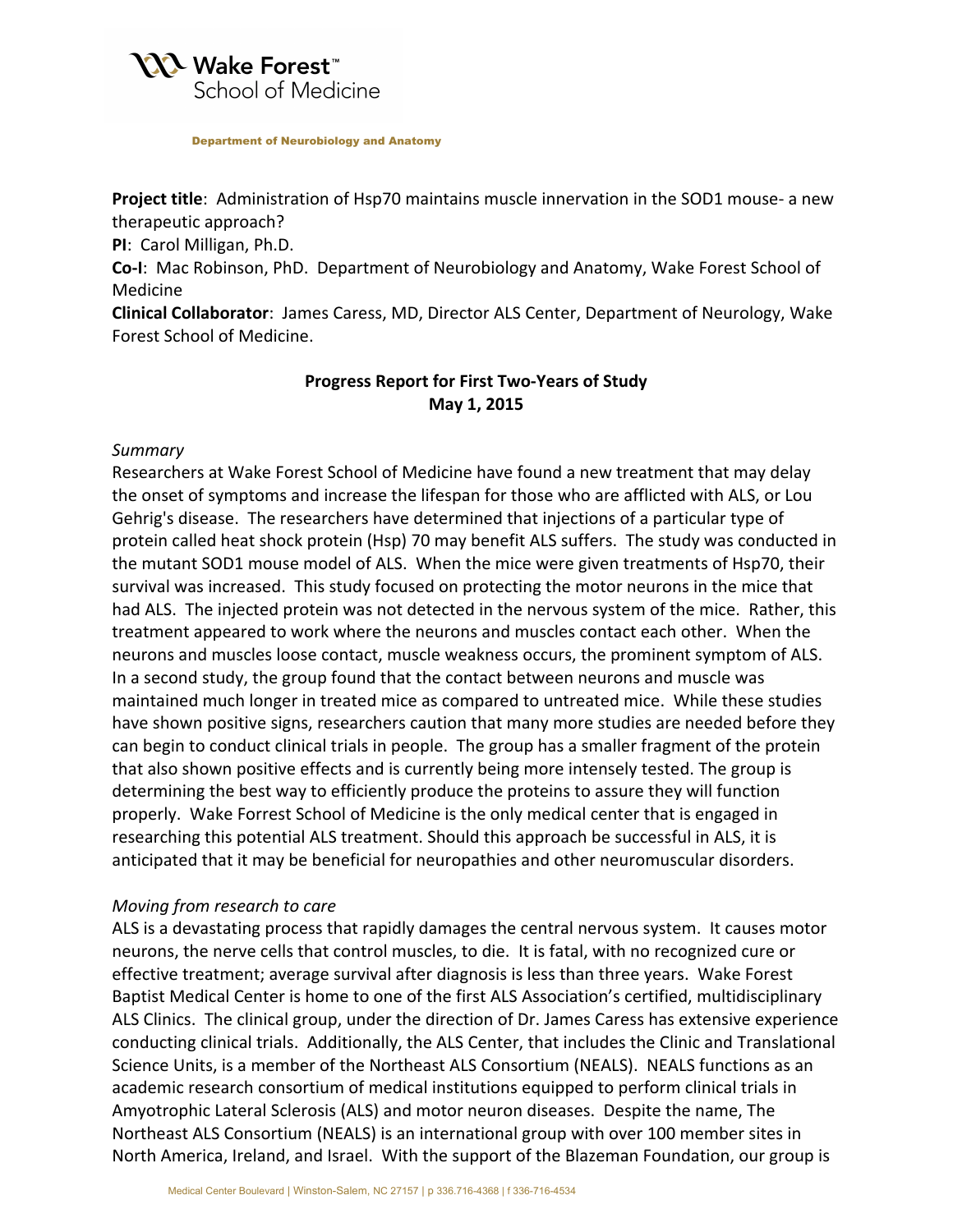poised to move forward effectively from the research laboratory—or the "bench"—into clinical use benefiting patients.

Goal: To produce sufficient recombinant protein and complete preclinical studies to obtain United States Food and Drug Administration (FDA) Investigational New Drug application to move forward with a Phase 1/2 clinical trial, and ultimately a Phase 3 trial.

### *Return*

There is no treatment for ALS and patients die on average 3 years after diagnosis. Current estimates are that 30,000 individuals in the U.S. have ALS. ALS is considered an orphan disease, but ALS has a similar incidence as Multiple Sclerosis. An estimated 2.3 million individuals live with MS. An effective therapeutic would effectively increase the number of individuals living with ALS while improving quality of life.

#### **BACKGROUND**

The etiological event triggering muscle denervation and other pathological events remains undetermined, although several hallmark pathological features have been identified including: increased oxidative stress and reactive oxygen species (ROS) production, glutamate excitotoxicity, protein aggregation, and axonal transport deficits. Each of these proposed mechanisms creates a stressful environment, compromising the cell's functionality and survival. A common cellular mechanism following stress is the heat shock response, characterized by an increase in the transcription of a subset of genes resulting in the production of inducible heat shock proteins (Hsps), notably Hsp70. We have previously published studies that indicate:

- MNs do not increase expression of Hsp70 following several stress paradigms (Robinson et al., 2005 J. Neuroscience 25(42): 9735-9745; 2007 Dev. Neurobiol. 68: 1-17).
- Hsp70 is secreted by muscle and astrocytes, cells known to help MNs survive (Robinson et al., 2005; Taylor et al., 2008 Dev. Neurobiol. 67(13): 1815-1829).
- Administration of Hsp70 to MNs in culture deprived of trophic support, subjected to oxidative stress, subjected to glutamate toxicity or deprived of glucose can promote MN survival (Robinson et al., 2005, 2007).
- We can produce functional recombinant human Hsc70 (Robinson et al., 2007).
- Muscle extract, a potent source of trophic support contains Hsp70 and when Hsp70 is removed, the survival promoting activity is greatly reduced (Robinson et al., 2005).
- Administration of Hsp70 to chick embryos during the period of naturally occurring MN cell death during development inhibits MN death (Robinson et al., 2005).
- Administration of rhHsp70 to SOD1G93A mice delays symptom onset, improves motor behavior and extends survival (Gifondorwa et al., 2007 J. Neurosci. 27(48): 13173-13180; 2012 Neurol Res Int. 2012: 170426).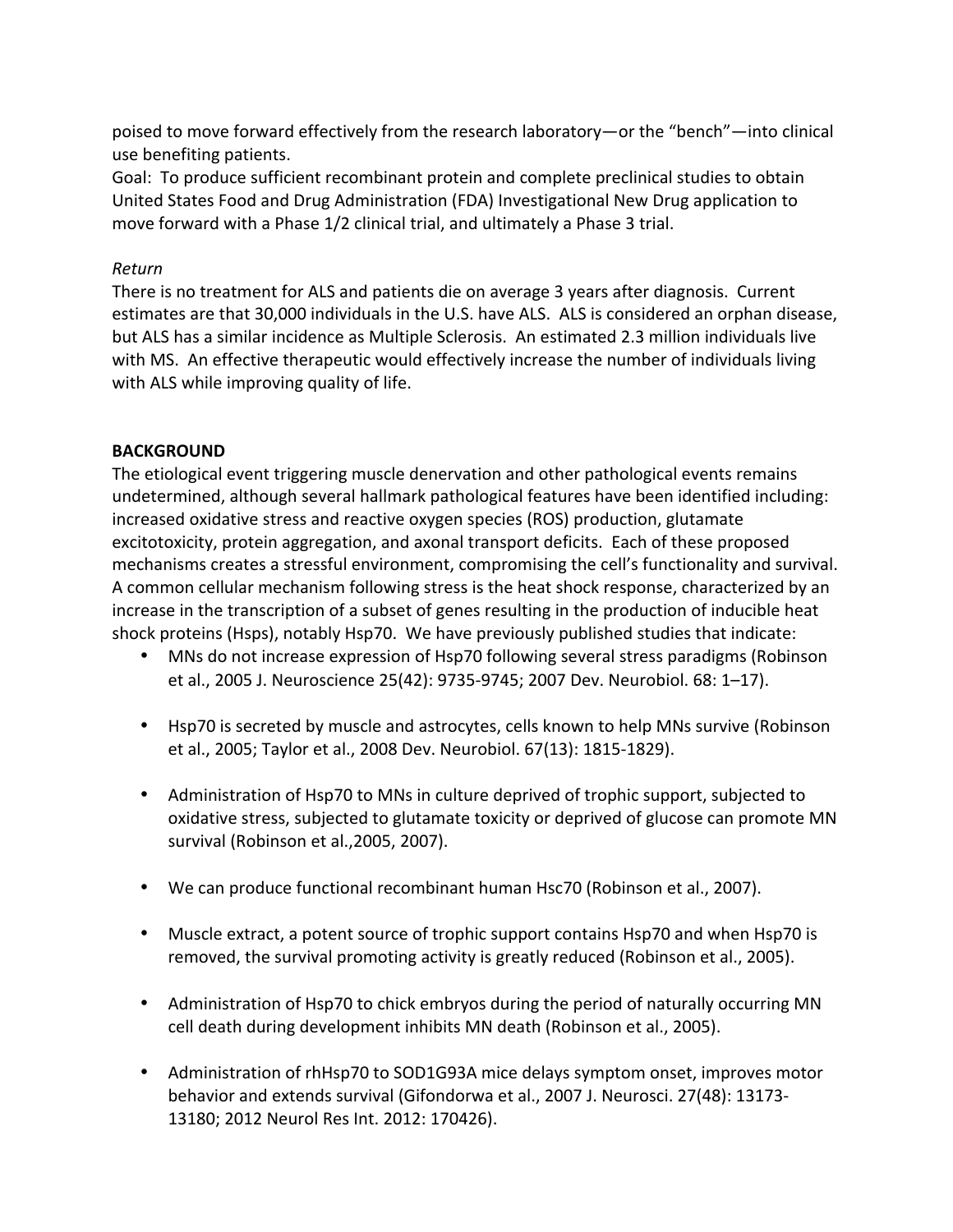- rhHsp70 is localized to peripheral tissues, including muscle, but not CNS (Gifondorwa et al., 2007).
- Administration of rhHsp70 significantly delays denervation of neuromuscular junctions and improves motor performance (Gifondorwa et al, 2007, 2012).

## **ORIGINAL AIMS OF PROJECT**

While MN degeneration is a late stage event in the ALS, muscle denervation occurs significantly earlier in the disease and is presumably the cause of muscle weakness, a prominent clinical symptom. Strategies to prevent denervation may improve quality of life by maintaining muscle control and slowing disease progression. We reported that administration of recombinant human hsp70 (rhHsp70) delayed symptom onset and increased lifespan in SOD1G93A mice. rhHsp70 was localized to the muscle and not CNS suggesting it modulates peripheral pathophysiology. In a second study rhHsp70 administration appeared to arrest denervation. These results are encouraging and suggest that rhHsp70 may be therapeutic strategy in ALS. Furthermore, the FDA has granted orphan drug status for Hsp70. However, current commercially available recombinant protein is prohibitably expensive, and of variable stability and function making further investigation of rhHsp70's therapeutic potential not possible. The goals of this project were as follows:

- 1. To develop the protocol to efficiently make the recombinant protein that will facilitate GMP large-scale production strategies. We were also to develop the protocol to produce the substrate binding domain fragment of Hsp70 (SBD). We showed previously that this derivativet was effective at promoting motoneuron survival in vitro. We also had hoped to develop new, smaller derivatives of the protein to generate fresh intellectual property (IP). With fresh IP, commercial investment in the project would be possible.
- 2. To test the full-length Hsp70, SBD and smaller derivatives of the protein in the SOD1 mouse model of ALS to confirm efficacy.
- 3. To perform a dose response study to determine the optimal dose of the protein and derivatives.
- 4. To have an independent lab confirm our results.

With successful completion of these goals, we intend to apply for an Investigational New Drug status for recombinant Hsp70 and move toward clinical trials.

## **PROGRESS**

Aim 1: Develop protocols to produce rhHsp70 (constitutive form) and derivatives for large-scale and GMP production of the proteins.

The protocol developed over the past two years has resulted in a 95% purity recombinant protein and endotoxin levels that are below the FDA threshold for injection into the nervous system. Additionally, the proteins can be generated with good yields and the full-length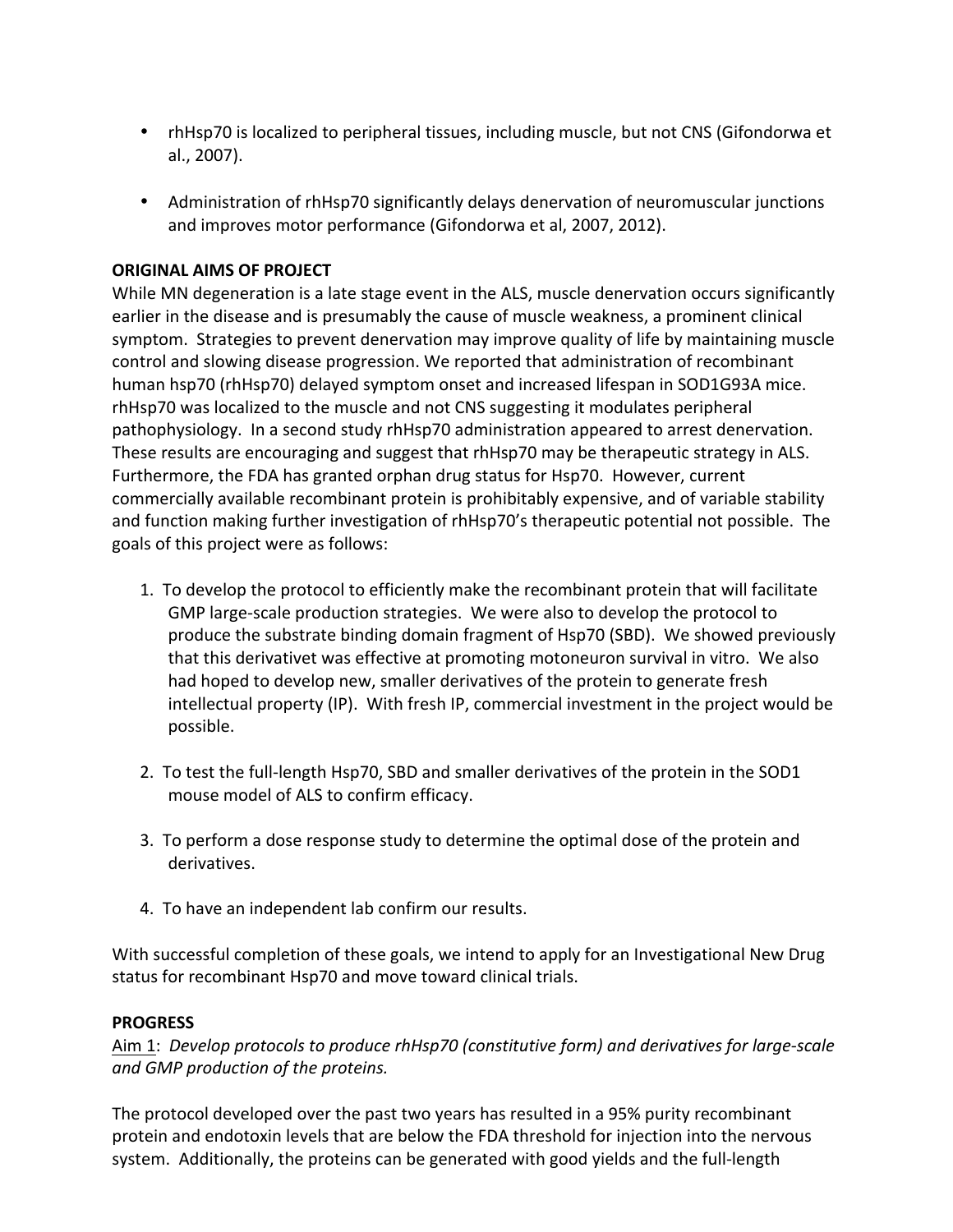protein demonstrates full function. The system employed has taken advantage of a multistep chromatographic process that includes affinity chromatography and ion exchange.

Production of recombinant proteins is not a trivial process. In the cases of large proteins, such as Hsp70, reliable and reproducible production protocols are difficult to attain, because we must insure that the functional protein is made, modified appropriately and secreted in sufficient quantities for successful purification. We encountered and resolved several major hurdles over the past two years. These hurdles included determining 1) the appropriate technical and biochemical approaches to obtain high purity and yield of the protein, 2) removing endotoxin to levels well below FDA threshold, and 3) insure functionality of the protein. These first two hurdles required 18 months of work; however, the investment was valuable as we now have purified, functional full-length protein that is currently being test in the animal model. The function of the full-length protein was confirmed in two distinct assays that measured ATP activity, substrate binding and co-chaperone interactions. In addition to the full-length protein, we also have produced the substrate-binding domain fragment. The purpose for creating the substrate domain is three-fold: 1) it is believed the substrate domain is the work horse of the molecule and is responsible for the beneficial effects of the protein, 2) in earlier motoneuron tissue culture experiments the SBD protein was more effective at promoting cell survival than the full-length protein (Robinson et al., 2007), and 3) smaller proteins are easier to produce and result in greater yield.

*Note on derivatives*: We had originally planned to generate smaller derivatives of the protein. Smaller sized proteins will be easier to produce, can be modified to extend half-life, and are easier to administer. Additionally, there was an anticipation of generating fresh intellectual property (IP) associated with these new derivatives. Fresh IP would be beneficial in terms of obtaining investment dollars to help move toward large-scale production and clinical trial. While we were optimistic that smaller fragments could be generated, our analysis of the protein structure failed to yield a smaller fragment that would have a scientific rationale for being biologically active. For this reason, we made the decision to focus our efforts and resources on moving forward with the larger full-length and SBD proteins. If we confirm the survival-promoting activity of the recombinant protein, and are successful in early clinical studies, work to determine if a smaller, yet equally effective fragment will be justified.

# Aim 2: Test the full-length Hsp70, SBD and smaller derivatives of the protein in the SOD1 mouse *model of ALS to confirm efficacy.*

The first study to confirm our original results to demonstrate the recombinant full-length protein and the SBD can delay NMJ denervation is underway. Unfortunately, these studies did not proceed on schedule as originally planned. The hurdles to overcome in protein production necessitated a delay in the animal studies. We were further delayed when our breeding colony did not produce as hoped. These challenges are common in biomedical research and can be overcome. Unfortunately, they do extend the time necessary to complete the study. Mice are treated beginning postnatal day 30 through postnatal day 75 (45 days). Following treatment, muscle is analyzed to determine the effect of treatment on maintaining NMJ innervation. 14-16 age and gender matched mice are treated in each group (saline, full-length and SBD). We are currently treating the last cohort of mice with the first dose of full-length and SBD proteins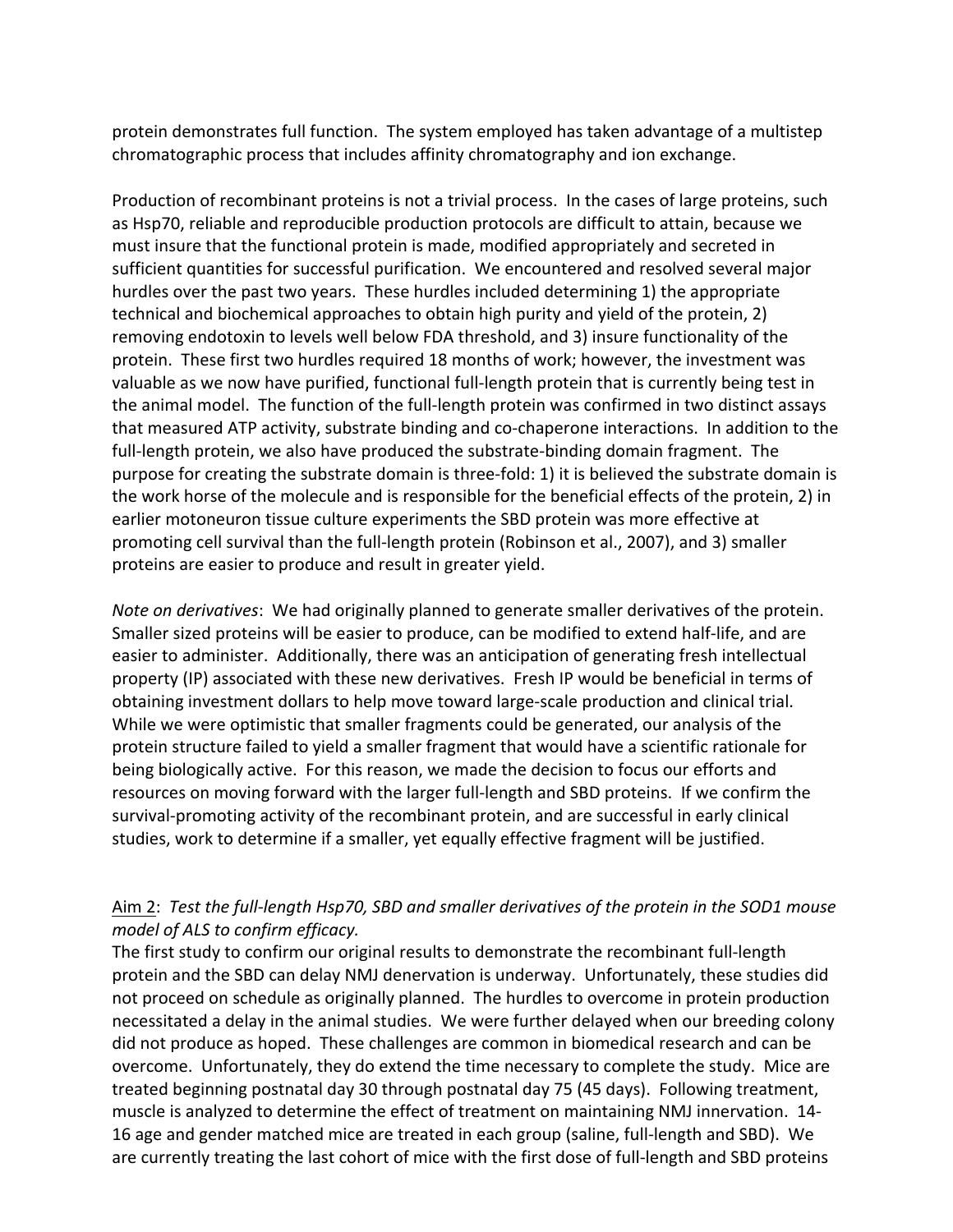$(1 \text{ mg/kg})$ . Processing of tissue to determine innervation is also underway. We will begin analysis of the tissue shortly. All material is coded so the technician treating the mice and processing tissue do not know which treatment was delivered. Because this is a blinded-study, we will not know results until all groups have been completed.

#### *Third year and beyond*

During the next year, we will be completing Aims 3 and 4. There are three critical issues to be considered as we move forward. The first is to determine the optimal dose to achieve the protective effect of recombinant Hsp70 (Aim 3). We are currently repeating our original experiments with a dose of 1 mg/kg. At the time of the original study, because of the extraordinary cost of the commercially available protein, we could not obtain sufficient quantities of protein to conduct a dose-response study. With the ability to produce the recombinant protein in-house, we can now accomplish this goal. The importance of a doseresponse study is two-fold. First and foremost, it predicts the dosage that will confer the greatest effects in clinical trial. Secondly, knowing the appropriate dose helps to more efficiently and effectively plan future clinical studies thereby helping to minimize costs of production of protein. Breeding cages are currently underway to generate the additional animals necessary for the experiments. We are proposing to test at least 3 doses, and 16-20 animals are needed for each dose. While we do not anticipate difficulty with these experiments, the time necessary to complete proposed experiments may be extended because of Limited numbers of animals at any one time.

Independent confirmation of our results will be critical moving forward for an IND application from the FDA (Aim 4). As originally planned, once the optimal dose is determined, we will work with Dr. Terry Heiman-Patterson to have her lab confirm our results. We will send her the recombinant protein(s) and controls at appropriate doses. The Heiman-Patterson lab will be blinded as to the contents of each sample.

Finally, we must develop an assay to reliably detect if recombinant Hsc70 and/or SBD proteins are present in muscle of treated animals. "How are we going to determine if the protein gets to "site of action" (i.e., muscle) in patients?" This is a critical question to answer if we are able to proceed to clinical trial. We hypothesize that Hsp70 acts at the NMJ. It will be important to demonstrate localization of the protein. We are proposing to treat with recombinant human protein. Because this is a protein normally expressed, we do not expect to have adverse effects in patients. However, this raises a significant issue with regard to detection because it can be difficult to distinguish the recombinant protein from the naturally produced protein. This is not a trivial question to answer, but essential to answer. Many previous preclinical and clinical trials in ALS have failed to address this issue and therefore it is impossible to attribute negative results to failure of the therapeutic or failure of appropriate delivery. We will begin to develop a reliable method to distinguish between the two. Our initial approach will utilize the His-Hsc70 protein. Mice will be treated with different doses of protein. At 1, 6, 12, 24, and 48 hours muscles will be collected and protein isolated. The isolated muscle protein will be run over a Nickel column to which the His-tag will bind. Bound protein will be eluted and assayed by Western Blot, and 6xHis and human Hsc 70 ELISA to measure concentration of Hsc70. An important aspect of these experiments is that we will determine if we can measure actual, full